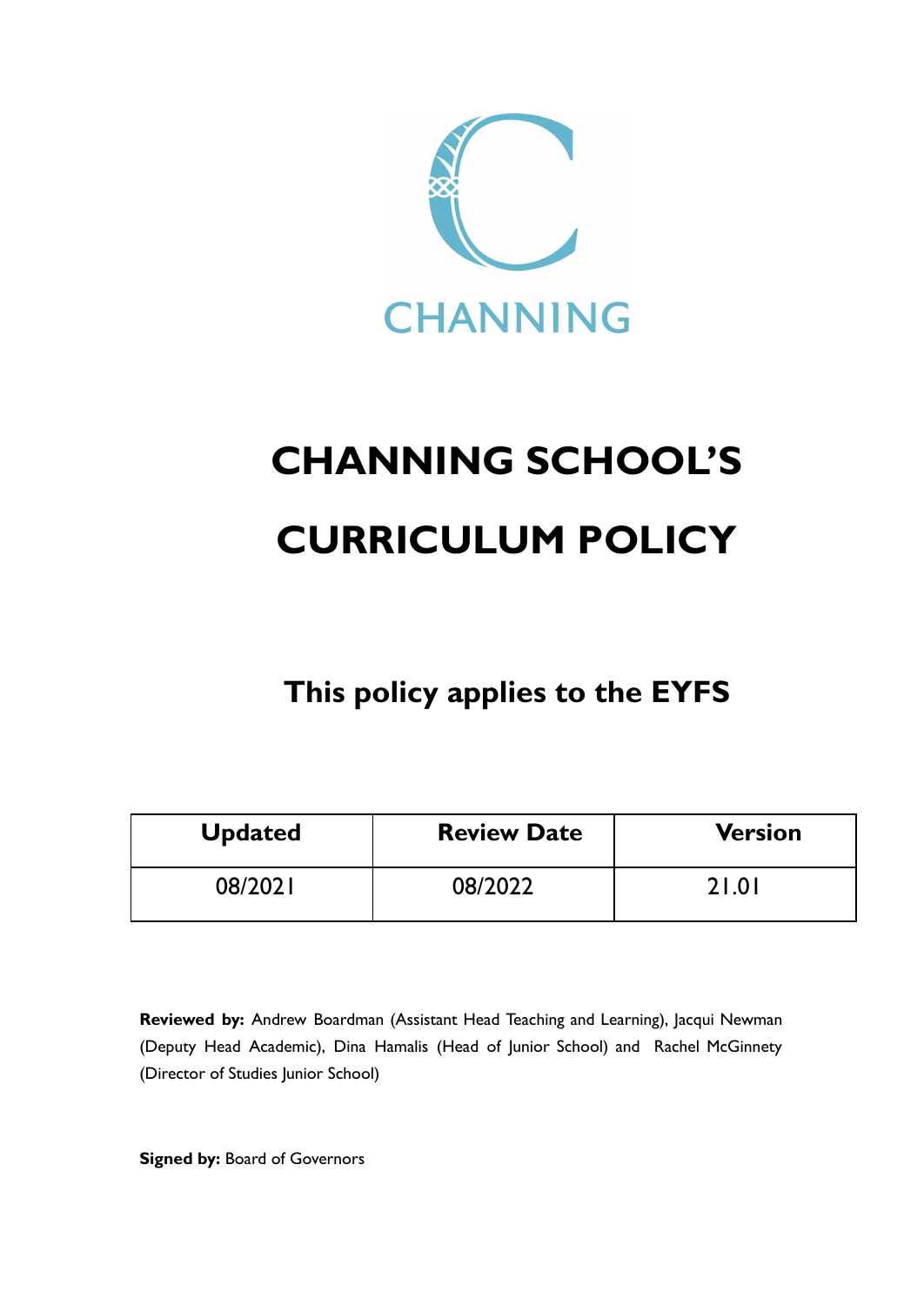# **THE CURRICULUM**

# This policy should be read in conjunction with the School's PSHE Policy and Safeguarding and Child Protection Policy

This policy states our aims, principles and strategy for teaching and learning for all classes including the EYFS (Reception classes) to provide full time supervised education of girls of compulsory school age. The curriculum gives pupils/students experience in linguistic, mathematical, scientific, technological, human and social, physical and aesthetic areas.

Our policy is:

- To provide a broad, balanced, relevant curriculum which gives pupils experience in linguistic, mathematical, scientific, technological, human and social, physical and aesthetic and creative education to stimulate the imagination and the intellect, to foster creativity, independence and a love of learning.
- To ensure that pupils acquire speaking, listening, literacy and numeracy skills.
- To offer the highest standards of teaching, that is thought-provoking and enjoyable, and challenges each girl to reach her full academic potential.
- To complement the academic curriculum with an inclusive and varied programme of extra and co-curricular activities.

We do this in the following ways:

- Providing a broad and balanced programme of study.
- Providing appropriate and relevant courses to stimulate intellectual development and to foster creativity, independence and a love of learning.
- Providing courses and activities that develop and feed the imagination.
- Challenging each pupil always to reach her full potential by providing opportunities for her to learn and make progress.
- Maintaining awareness of pupil and parental expectation.
- Complementing the academic curriculum with an inclusive and varied programme of extra and co-curricular activities.
- Preparing girls for the opportunities, responsibilities and experiences of adult life in British society.
- Making use of the cultural opportunities that London has to offer.
- Encouraging curriculum development by being open to new ideas.
- Ensuring each department/teacher provides subject matter that is appropriate for the ages, aptitudes and needs of the pupils including those with an EHC plan.
- From Reception, our Personal, Social, Health and Economic Education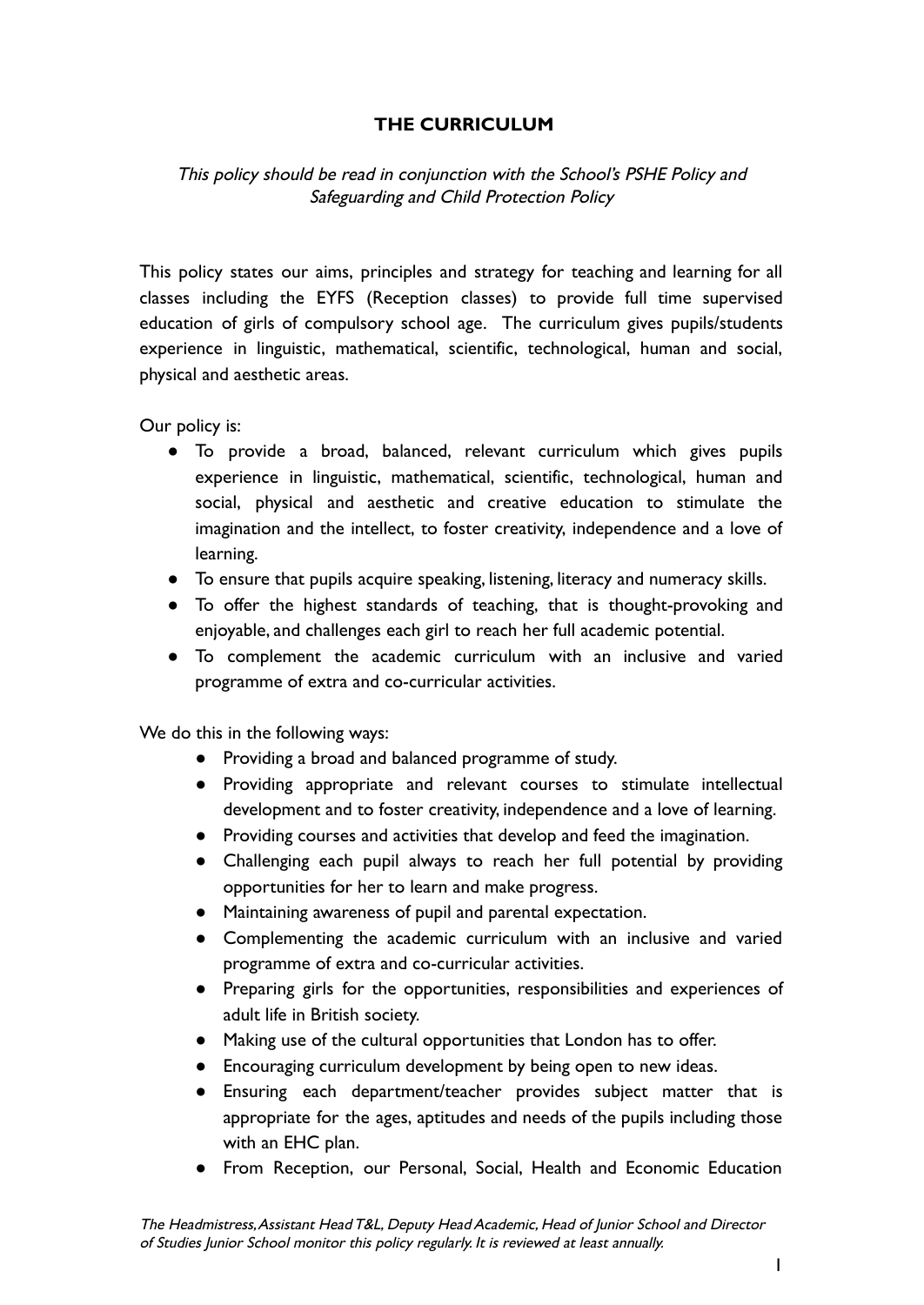(PSHE) reflects the school's aim and ethos and encourages respect for other people, paying particular regard to the protected characteristics set out in the 2010 Act(a)

● Schemes of work and plans do not undermine the fundamental British values of democracy, the rule of law, individual liberty, and mutual respect and tolerance of those with different faiths and beliefs.

# **Curriculum**

Our aim is that this should be as broad and balanced as possible, to suit our traditionally mixed-ability intake. Girls should leave Channing, whether at 16 or 18, informed as well as qualified, having had plenty of opportunity to develop individual strengths. These may be academic, artistic, sporting or social skills; all should be identified and encouraged. Where a pupil has an EHP, her educational needs are fulfilled according to her requirements.

All staff draw up schemes of work, which are reviewed annually by Heads of Department and Subject Co-ordinators overseen by the Director of Studies at the Junior School detailing teaching methods and learning activities, achieving a co-ordinated approach to teaching throughout the school, ensuring breadth, balance, continuity and progression. All girls acquire speaking, listening, (otherwise called oracy), literacy and numeracy skills. The girls across the school receive appropriate careers guidance/

# **The Junior School (Reception-Year 6)**

#### **EYFS**

The Early Years Foundation Stage, which underpins the learning and development undertaken by every child in this year, is planned in accordance with the framework 'The Early Years Foundation Stage Statutory Framework 2021'.

Under the guiding theme of Learning and Development, there are three prime and four specific interconnected areas of learning:

- Prime:
	- Personal, Social and Emotional Development
	- Physical Development
	- Communication and Language
- Specific:
	- Literacy
	- Mathematics
	- Understanding the World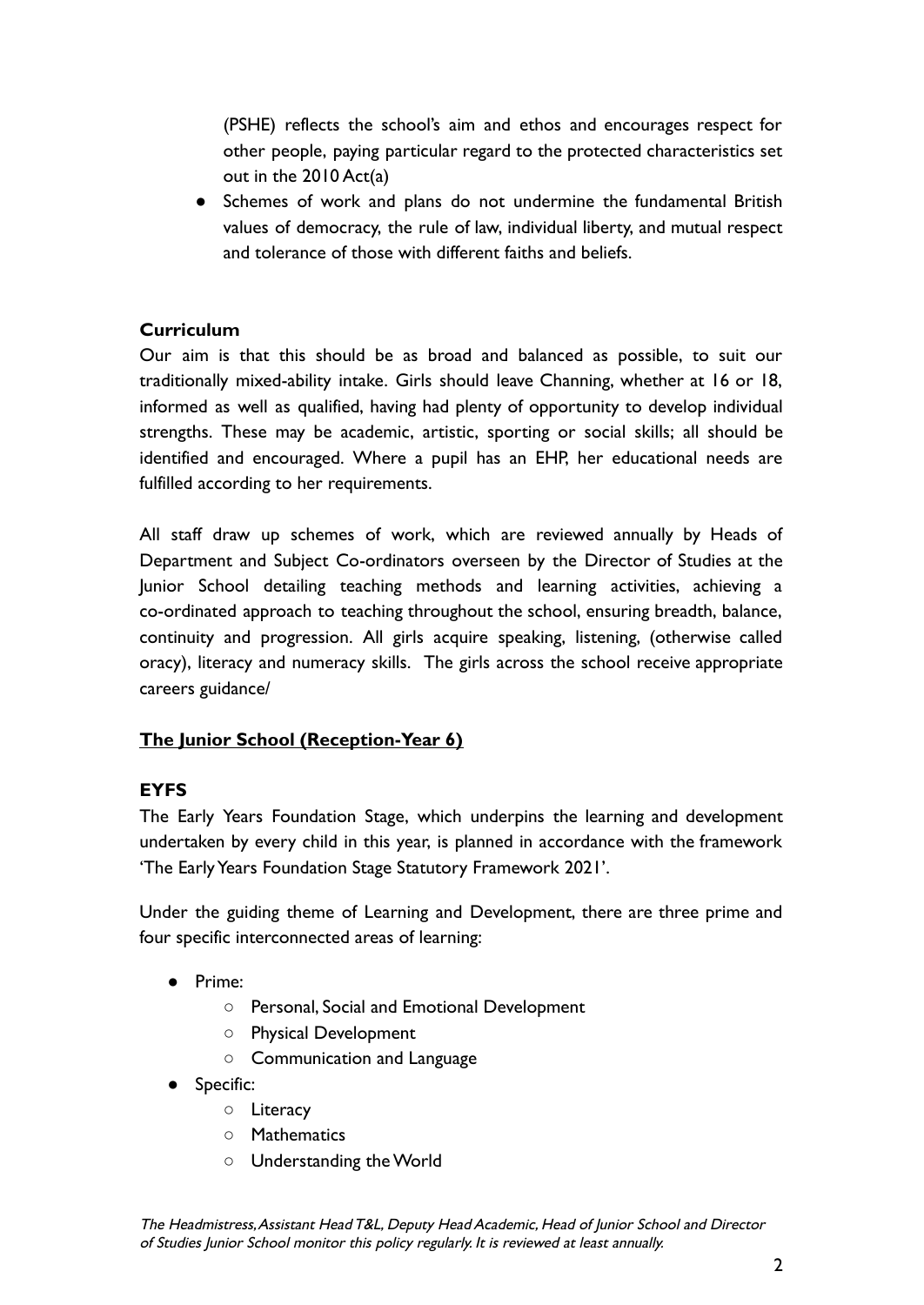# ○ Expressive Arts and Design

All areas of learning are of equal importance and depend on each other to provide a rounded approach to child development. The prime areas are particularly crucial for helping children to thrive and develop good relationships with others, for building their aptitude and ability for learning and for igniting their curiosity and enthusiasm for learning. Reference is also made to the non-statutory document Development Matters.

This development is recorded through the use of both formative and summative assessment which provides accurate and detailed insight into the progress made by each individual. Each child's attainment is assessed in the final term of Reception against the Early Learning Goals and is recorded in their EYFS profile. Observations made of each child in a variety of environments and learning situations ensure that an accurate recording of individual attainment is made.

The support children receive as they learn is personalised to meet their individual needs and to extend their talents. Careful and flexible planning between all the staff in contact with the children, based on the children's interests, ensures a wide, varied and effective curriculum is delivered. Subject specialist teachers work closely with Form teachers to give an accurate picture of children's attainment in the prime and specific areas of the EYFS curriculum relevant to their subjects. In the Autumn Term, subject teachers in Music, PE, Spanish and Drama teach in Reception classrooms. PE and Forest School are taught outside as appropriate.

#### **Key Stage 1 (Years 1 and 2)**

Key Stage 1 of the National Curriculum begins formally in Year 1, in addition to ensuring the girls have reached the ELGs. Form Teachers are generally responsible for teaching English, Mathematics, Science, Computing, History and Geography, RE, P4C and PSHE. Subject specialist teachers teach Music, PE, Spanish, Art/DT, Drama and Forest School is also taught through this Key Stage.

# **Key Stage 2 (Years 3 to 6)**

The syllabus for each academic subject is planned in accordance with the National Curriculum and the skills and content are broadly in line with the National Curriculum and are updated to reflect changes in this document when appropriate. The Primary Framework is a key resource. There is specialist teaching in Music, Drama and PE throughout the Junior School. Spanish is introduced in Reception and taught to Y6; additionally, French is introduced at Year 3. Forest School is taught in Reception to Y4 and Art/DT is taught by a specialist teacher from Y1 to Y6. Some foundation subjects may be taught by other members of staff other than the Form Teacher, often the Subject Co-ordinator, which is good preparation for the transition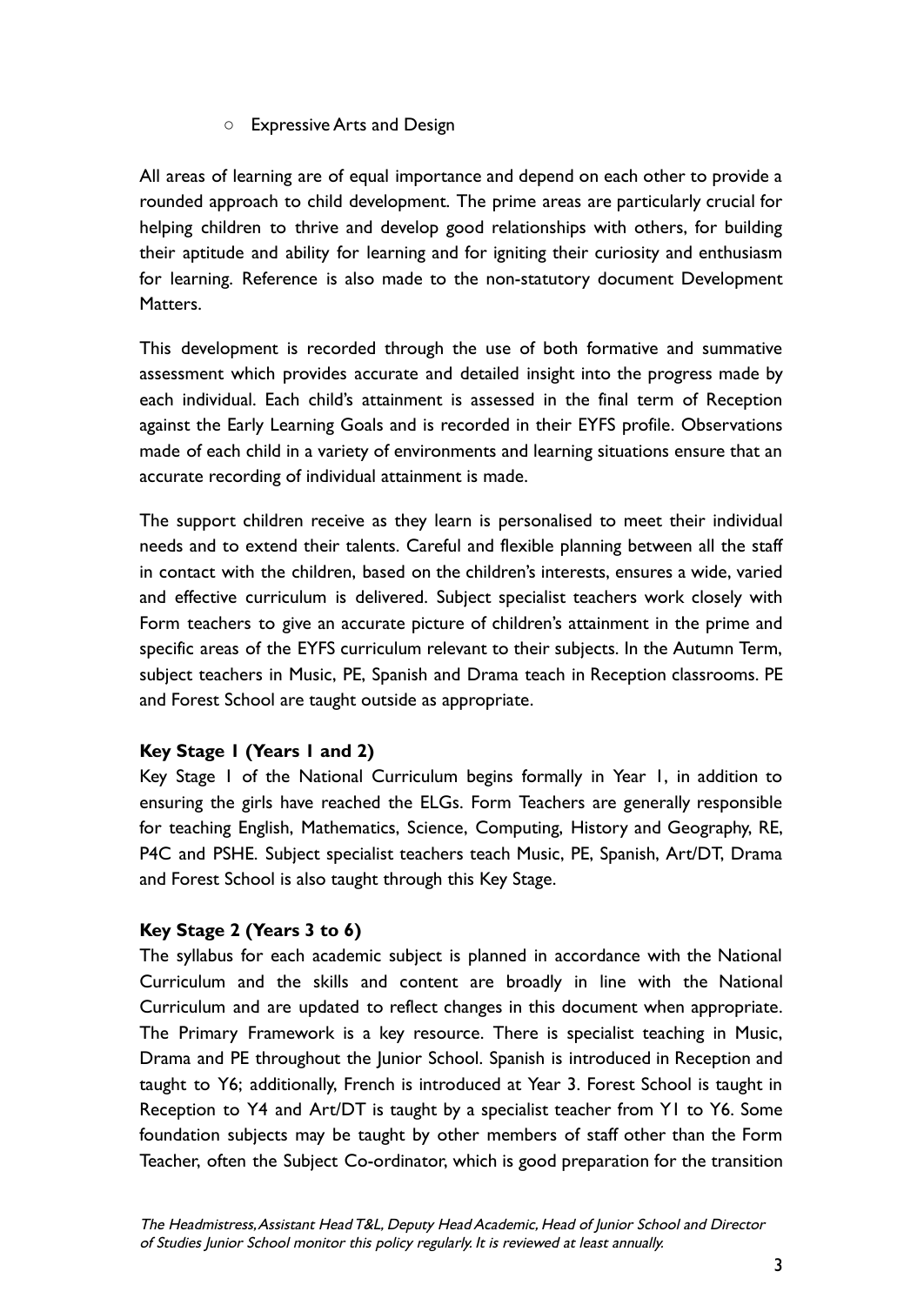to Senior School.

Teaching at The Junior School is largely form-based, in classes of approximately 24. Form and Specialist Teachers are supported by Teaching Assistants in some lessons as appropriate.

Throughout Key Stages 1 and 2, subjects are often cross-curricular with, for example, work in Art and DT supporting topics studied in Science, Geography, History and RE.

A full programme of termly visits is organised for each class to support the curriculum. In addition to this, there are residential visits for Year 3, Year 4 , Year 5 and Year 6.

# **Key Stage 3 (Years 7-9)**

There are four parallel forms of approximately 24 in each year groups 7, 8 and 9. The curriculum offers a very broad and balanced curriculum and an emphasis on taking part in a wide range of activities and on learning how to be part of a community. In Year 7, all girls study English, Mathematics, Science, Spanish Latin, Art, Geography, History, Computing, Music, Drama, PE, Philosophy, RE, PSHE (Personal, Social, Health and Economic Education) and Independent Investigation where girls produce projects over the year on four broad themes. In Year 8, girls are taught the Sciences by subject specialists and they choose between French and German. In Year 9, they continue with a similar curriculum.

Science is taught in well-equipped laboratories: the approach is largely practical. Year 7 girls follow an integrated science course; specialists teach thereafter Biology, Chemistry and Physics separately.

All girls study Spanish, Latin and either French or German before making their subject choices for GCSE. Ancient Greek is offered from Year 10. Both the Modern Languages and the Classics department arrange a full programme of exchanges, homestays and visits. Each year,Year 8 girls spend a week in Spain.

Computing is taught in two specialist, networked laboratories to every girl in Years 7, 8 and 9, before becoming a GCSE option in Year 10. All girls use iPads to support their learning. As girls go up the school there is an increasing programme of cross-curricular ICT delivery, encouraging girls to see their skills as tools to a further end.

#### **Key Stage 4 (Years 10-11)**

Years 10 and 11 are the GCSE years. All girls study a common core of English,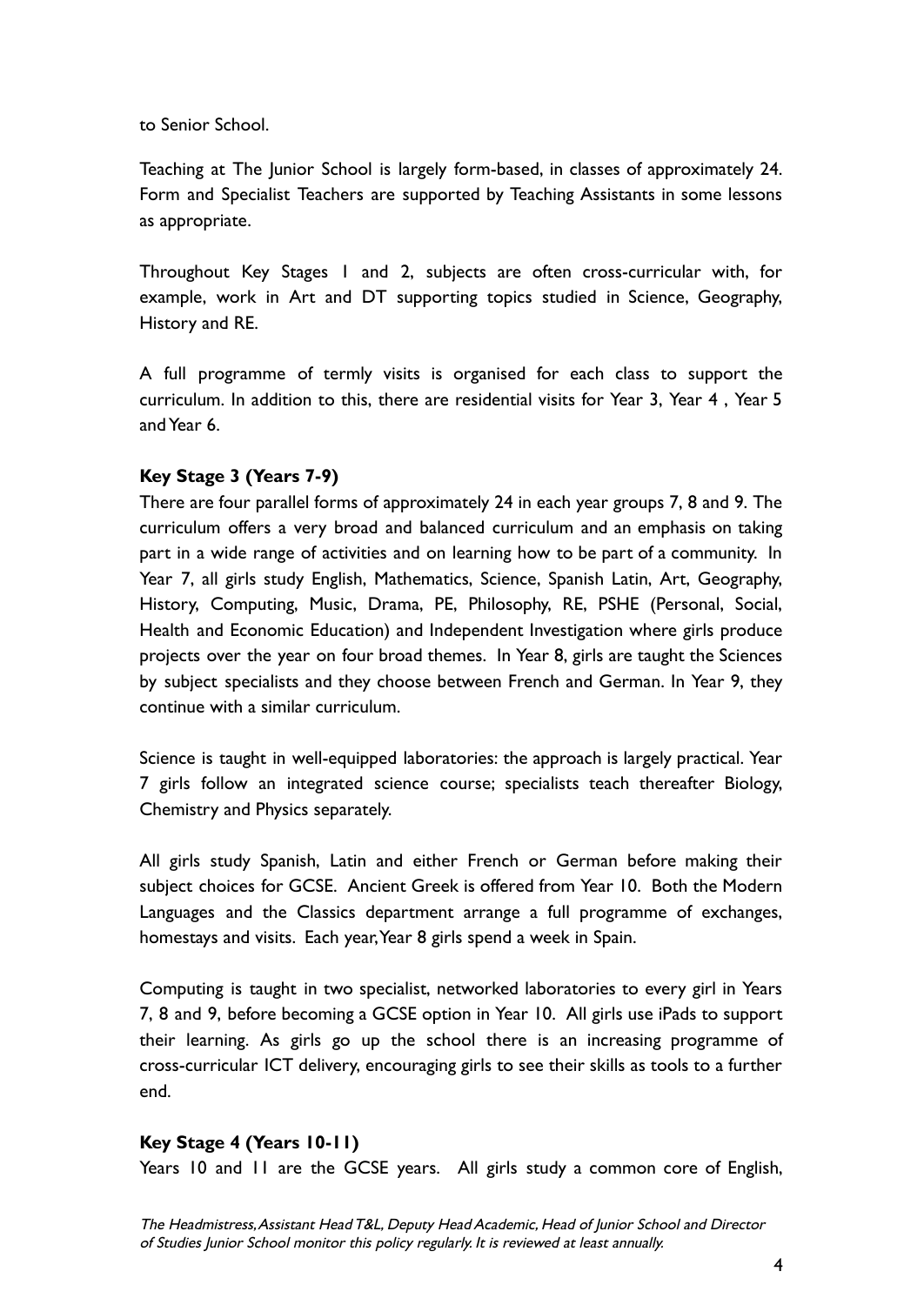English Literature, Mathematics, Biology, Chemistry, Physics and a Modern Foreign Language; either French, German or Spanish. All take, in addition, up to three optional subjects, chosen from Art, Classical Civilisation, Drama, Geography, History, Computing, Latin, Music, a second Modern Foreign Language, PE and RE. All girls have (non-examined) RE, PE and PSHE, which includes a comprehensive study skills programme. Girls may also choose a twilight subject of a two year GCSE in Ancient Greek.

At both GCSE and A Level, our aim is to give girls a free choice of subjects, rather than requiring them to choose from groups of subjects as dictated by the timetable.

# **The Sixth Form**

The small Sixth form teaching groups foster friendly and supportive relationships between staff and girls. Subject choices include Art, Biology, Chemistry, Classical Civilisation, Drama and Theatre, Economics, English Literature, French, Geography, German, Greek, History, Latin, Mathematics, Further Mathematics, Music, Physics, Politics, Psychology, and Spanish. Girls have the opportunity to follow additional courses to supplement their A Level studies. We currently offer one year courses in Critical Thinking, and The Extended Project Qualification (AQA), and a variety of half-term short courses. All pupils in the Sixth Form follow the enrichment programme. In addition, all pupils take PE in a sport or physical activity of their choosing.A wide range of activities is on offer from aerobics to zumba.

#### **Careers and Higher Education**

Virtually all our sixth formers go on to university (bothin the UK and abroad), or to Art / Drama College. Our careers provision begins from Reception by discussing gender stereotypes and in Year 9, with an introduction to the well-stocked careers library and careful help and advice on GCSE (later, A Level) subject choices. There are careers talks for Year 5 upwards each year, and a careers convention towards the end of the summer term, for Year 10 and Year 12. All Year 12 girls are encouraged to take part in work experience at Easter or in the Summer. The Director of Sixth Form organises a programme of visits, lectures and workshops to prepare girls for applying to university.

# **The Creative Arts**

We see the creative arts as an integral part of personal development. Art, Drama and Music all reach impressively high standards and are central to the life of the school.

In the Senior School, Art and Design studios have facilities for work in a wide variety of media, including ceramics, computer design work, etching, photography, screen printing, textiles, and fine art. A very high proportion of girls take Art as an option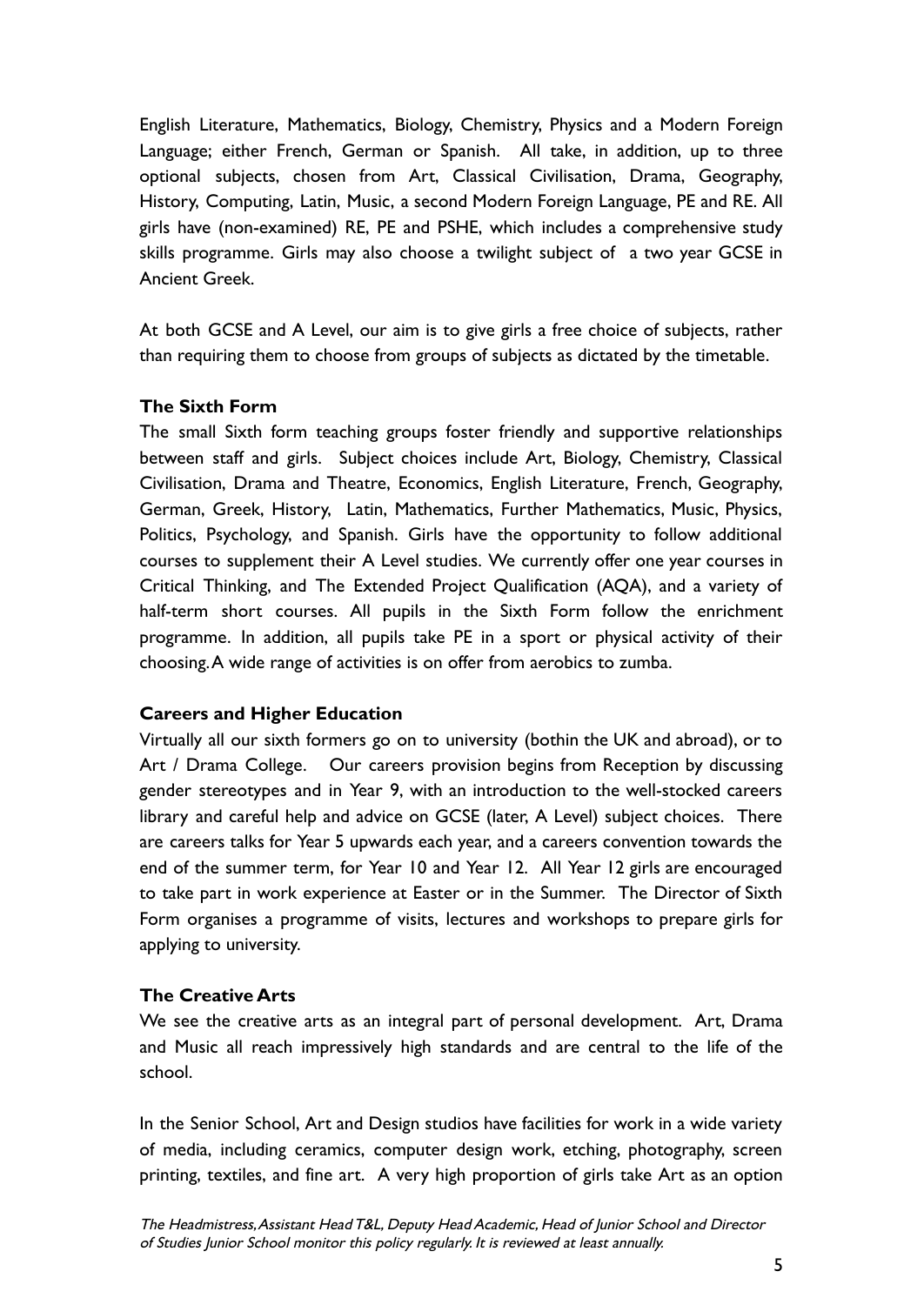at GCSE and A Level.

Roughly two thirds of the girls learn an instrument, and many, two. The Senior School has two orchestras, three choirs, wind and jazz bands and various string groups. Each term there are several concerts, some of them for solo performances and others for orchestra, choirs, etc. The School performs a major choral work every Spring and gives an orchestral concert each May.

Drama is on the timetabled curriculum for Years 7-9, offered as a GCSE course for Years 10 and 11 and offered as Drama and Theatre at A Level. Plays and musicals are rehearsed after school. There is a whole school production each year, drawing its cast from year groups right through the school. Further plays will be organised and directed by the girls themselves, usually in the KS4 or in the Sixth Form.

# **Personal and Social Health, Economic Education, Wellbeing and Citizenship**

PSHE and Citizenship is a compulsory element of the curriculum for all girls in Key Stages 3, 4 and 5. It is taught by form tutors in one dedicated lesson per week. Sometimes the year group meets as a whole for discussion, and teaching is complemented occasionally by presentations from outside speakers. Additionally, in Years 8 to 11, girls follow a course of lessons in Sexual Health Education taught by specialist staff as part of a carousel.

#### **Sports**

There is a wide-ranging programme of Physical Education. A high standard of coaching is provided and options increase as girls move up the school. There are teams in each year group with regular matches against other schools. Activities include Aerobic Fitness, Athletics, Badminton, Basketball, Dance, Football, Gymnastics, Hockey, Multi-Gym, Netball, Rounders, Table Tennis, Tennis, Trampolining,Volleyball and Yoga.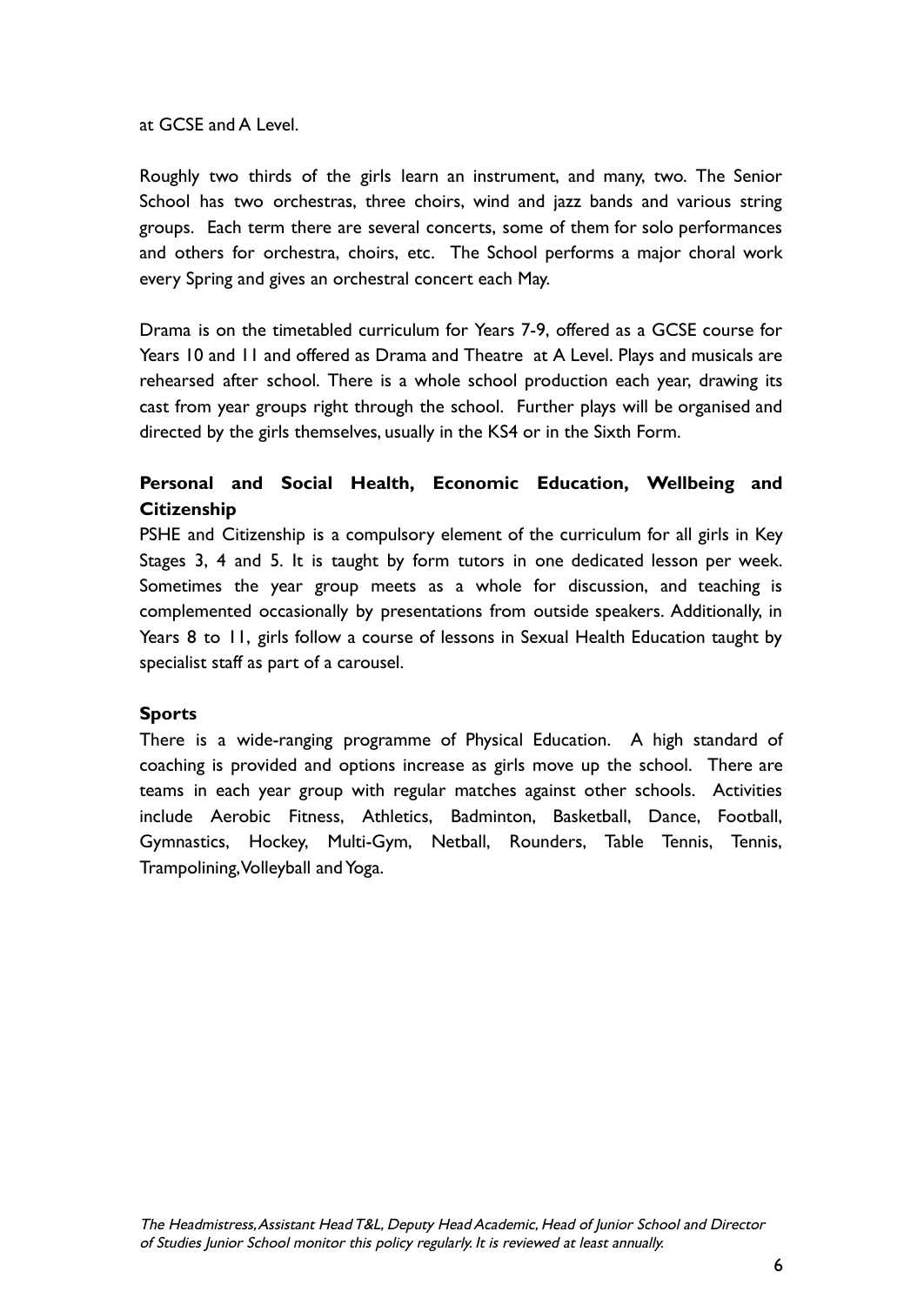#### **Appendix A - School Curriculum 2021-2022**

|  |  |  |  | <b>EYFS &amp; Key Stage One Curriculum</b> |
|--|--|--|--|--------------------------------------------|
|--|--|--|--|--------------------------------------------|

| <b>Subject</b>                               | <b>EYFS</b>                                                 | Year 1<br>6 hours                                                                                                      | Year <sub>2</sub><br>6 hours                                                                                           |
|----------------------------------------------|-------------------------------------------------------------|------------------------------------------------------------------------------------------------------------------------|------------------------------------------------------------------------------------------------------------------------|
| <b>English</b>                               | 2 hours RWI<br>$(4x 30 \text{ mins})$<br>$3 \times 30$ mins | 2 hours RWI<br>(4x 30 mins)<br>3 x 1hr (creative writing &<br>grammar)<br>30 mins handwriting<br>30 mins comprehension | 2 hours RWI<br>(4x 30 mins)<br>3 x 1hr (creative writing &<br>grammar)<br>30 mins handwriting<br>30 mins comprehension |
| Library                                      | $1 \times 30$ mins                                          | $1 \times 30$ mins                                                                                                     | $1 \times 30$ mins                                                                                                     |
| <b>Mathematics</b>                           | $4 \times 30$ mins                                          | $4 \times 1$ hr                                                                                                        | $4 \times 1$ hr                                                                                                        |
| <b>Science</b>                               | $1 \times 15$ mins<br>(UoW)                                 | $1 \times 1$ hr<br>$1 \times 30$ mins                                                                                  | $1 \times 1$ hr<br>$1 \times 30$ mins                                                                                  |
| Computing                                    | $1 \times 15$ mins                                          | $1 \times 1$ hr                                                                                                        | $1 \times 1$ hr                                                                                                        |
| <b>Art &amp; Design</b><br><b>Technology</b> |                                                             | $1 \times 1$ hr                                                                                                        | $1 \times 1$ hr                                                                                                        |
| <b>Topic</b>                                 |                                                             | $1 \times 1$ hr<br>$1 \times 30$ mins                                                                                  | $1 \times 1$ hr<br>$1 \times 30$ mins                                                                                  |
| <b>Music</b>                                 | $2 \times 30$ mins                                          | $2 \times 30$ mins                                                                                                     | $2 \times 30$ mins                                                                                                     |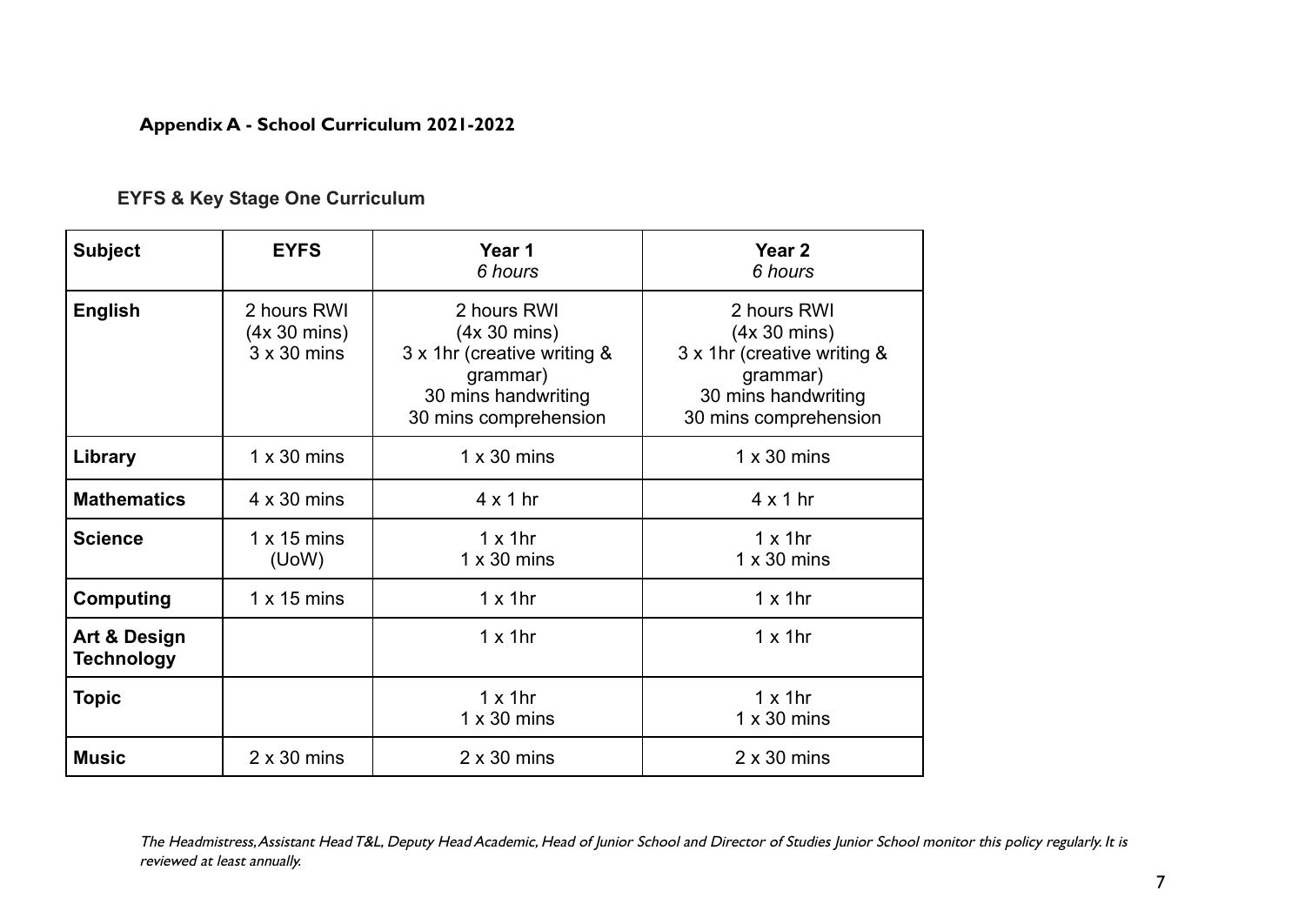| <b>PE</b>            | $2 \times 1$ hr                               | $2 \times 1$ hr<br>$2 \times 1$ hr                                                                               |                                                                                                                  |
|----------------------|-----------------------------------------------|------------------------------------------------------------------------------------------------------------------|------------------------------------------------------------------------------------------------------------------|
| <b>RE</b>            |                                               | $1 \times 30$ mins                                                                                               | $1 \times 30$ mins                                                                                               |
| <b>PSHE</b>          | $1 \times 30$ mins                            | $1 \times 30$ mins                                                                                               | $1 \times 30$ mins                                                                                               |
| <b>Spanish</b>       | $2 \times 30$ mins                            | $2 \times 30$ mins                                                                                               | $2 \times 30$ mins                                                                                               |
| <b>Drama</b>         | $1 \times 30$ mins                            | $1 \times 1$ hr                                                                                                  | $1 \times 1$ hr                                                                                                  |
| <b>Forest School</b> | $1 \times 1$ hr 30 mins                       | $1 \times 1$ hr 30 mins                                                                                          | $1 \times 1$ hr 30 mins                                                                                          |
| <b>Additional</b>    | Fri<br>Conabor Time:<br>20 mins end of<br>day | Mon<br>Assembly: 30mins<br><b>Tues</b><br>Form time/P4C:<br>30 mins<br>Wed P4C/Class Assembly:<br>30 mins<br>Fri | Mon<br>Assembly: 30mins<br><b>Tues</b><br>Form time/P4C:<br>30 mins<br>Wed P4C/Class Assembly:<br>30 mins<br>Fri |
|                      |                                               | Conabor Time: 30 mins near<br>end of day                                                                         | Conabor Time: 30 mins near<br>end of day                                                                         |

**Key Stage Two Curriculum**

| <b>Subject</b><br>Year 3 | Year 4 | Year 5 | Year <sub>6</sub> |
|--------------------------|--------|--------|-------------------|
|--------------------------|--------|--------|-------------------|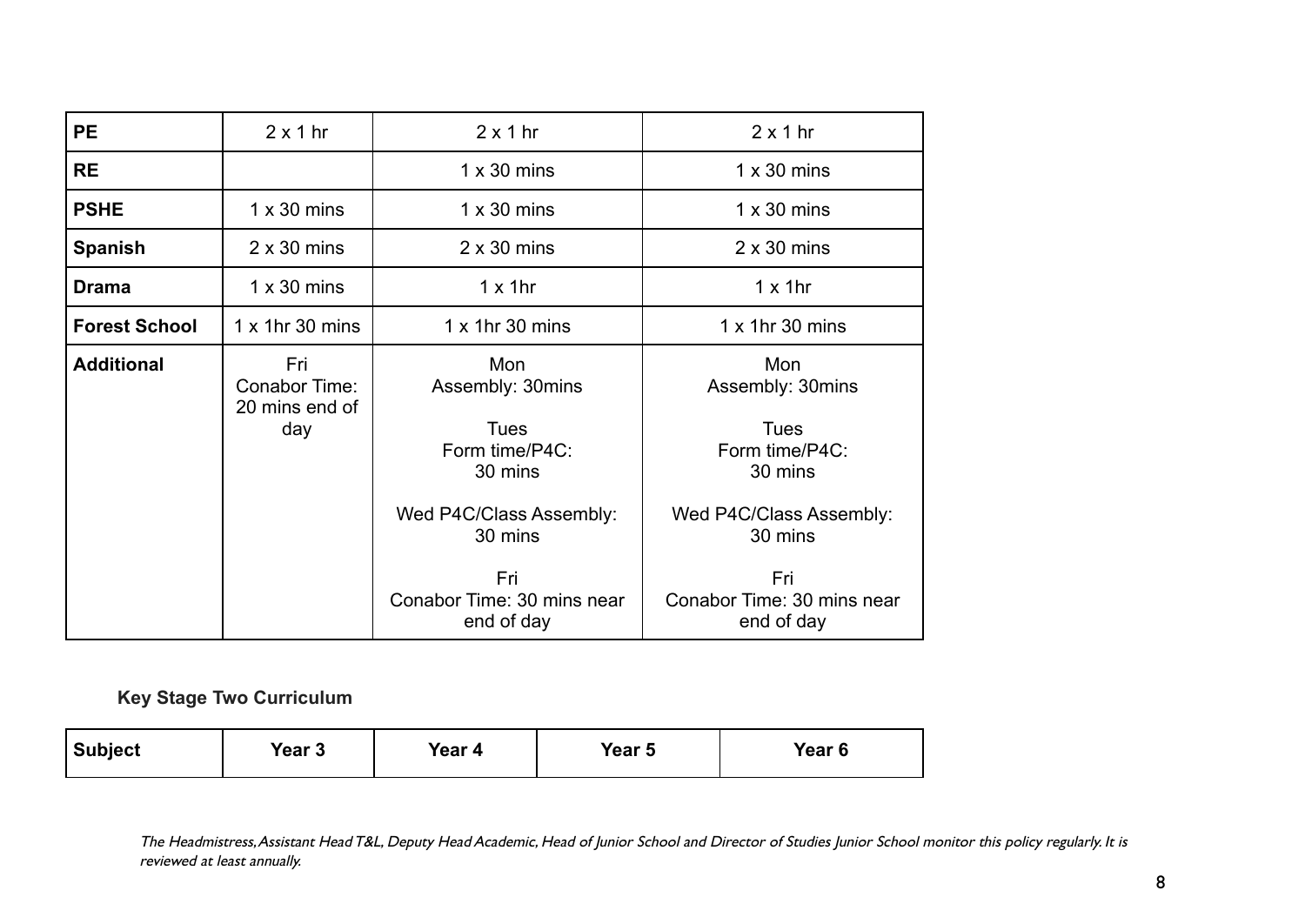| <b>English</b>                     | $4 \times 1$ hr<br>$1 \times 30$ mins<br>(daily 10 mins<br>RWI, creative<br>writing,<br>grammar and<br>comprehension)<br>$1 \times 30$ mins<br>handwriting | $4 \times 1$ hr<br>$1 \times 30$ mins<br>(daily 10 mins<br>RWI, creative<br>writing, grammar<br>and<br>comprehension)<br>$1 \times 30$ mins<br>handwriting | $4 \times 1$ hr<br>$1 \times 30$ mins<br>(daily 10 mins RWI,<br>creative writing,<br>grammar and<br>comprehension) | $4 \times 1$ hr<br>$1 \times 30$ mins<br>(daily 10 mins RWI,<br>creative writing,<br>grammar and<br>comprehension) |
|------------------------------------|------------------------------------------------------------------------------------------------------------------------------------------------------------|------------------------------------------------------------------------------------------------------------------------------------------------------------|--------------------------------------------------------------------------------------------------------------------|--------------------------------------------------------------------------------------------------------------------|
| Library                            |                                                                                                                                                            |                                                                                                                                                            | $1 \times 30$ mins                                                                                                 | $1 \times 30$ mins                                                                                                 |
| <b>Mathematics</b>                 | $4 \times 1$ hr<br>$1 \times 30$ mins<br>mental maths                                                                                                      | $4 \times 1$ hr<br>$1 \times 30$ mins<br>mental maths                                                                                                      | $4 \times 1$ hr<br>$1 \times 30$ mins<br>mental maths                                                              | $4 \times 1$ hr<br>1 x 30 mins mental<br>maths                                                                     |
| <b>Science</b>                     | $2 \times 1$ hour                                                                                                                                          | $2 \times 1$ hour                                                                                                                                          | $2 \times 1$ hour                                                                                                  | $2 \times 1$ hour                                                                                                  |
| <b>Computing</b>                   | $1 \times 1$ hr                                                                                                                                            | $1 \times 1$ hr                                                                                                                                            | $1 \times 1$ hr                                                                                                    | $1 \times 1$ hr                                                                                                    |
| Art                                | $1 \times 1$ hr                                                                                                                                            | $1 \times 1$ hr                                                                                                                                            | $1 \times 1$ hr                                                                                                    | $1 \times 1$ hr                                                                                                    |
| <b>Design</b><br><b>Technology</b> | $1 \times 1$ hr                                                                                                                                            | $1 \times 1$ hr                                                                                                                                            | $1 \times 1$ hr                                                                                                    | $1 \times 1$ hr                                                                                                    |
| <b>History</b>                     | $1 \times 1$ hr                                                                                                                                            | $1 \times 1$ hr                                                                                                                                            | $1 \times 1$ hr                                                                                                    | $1 \times 1$ hr                                                                                                    |
| Geography                          | $1 \times 1$ hr                                                                                                                                            | $1 \times 1$ hr                                                                                                                                            | $1 \times 1$ hr                                                                                                    | $1 \times 1$ hr                                                                                                    |
| <b>Music</b>                       | $1x$ hour<br>$1 \times 30$ mins                                                                                                                            | $1x$ hour<br>$1 \times 30$ mins                                                                                                                            | $1x$ hour<br>$1 \times 30$ mins                                                                                    | $1x$ hour<br>$1 \times 30$ mins                                                                                    |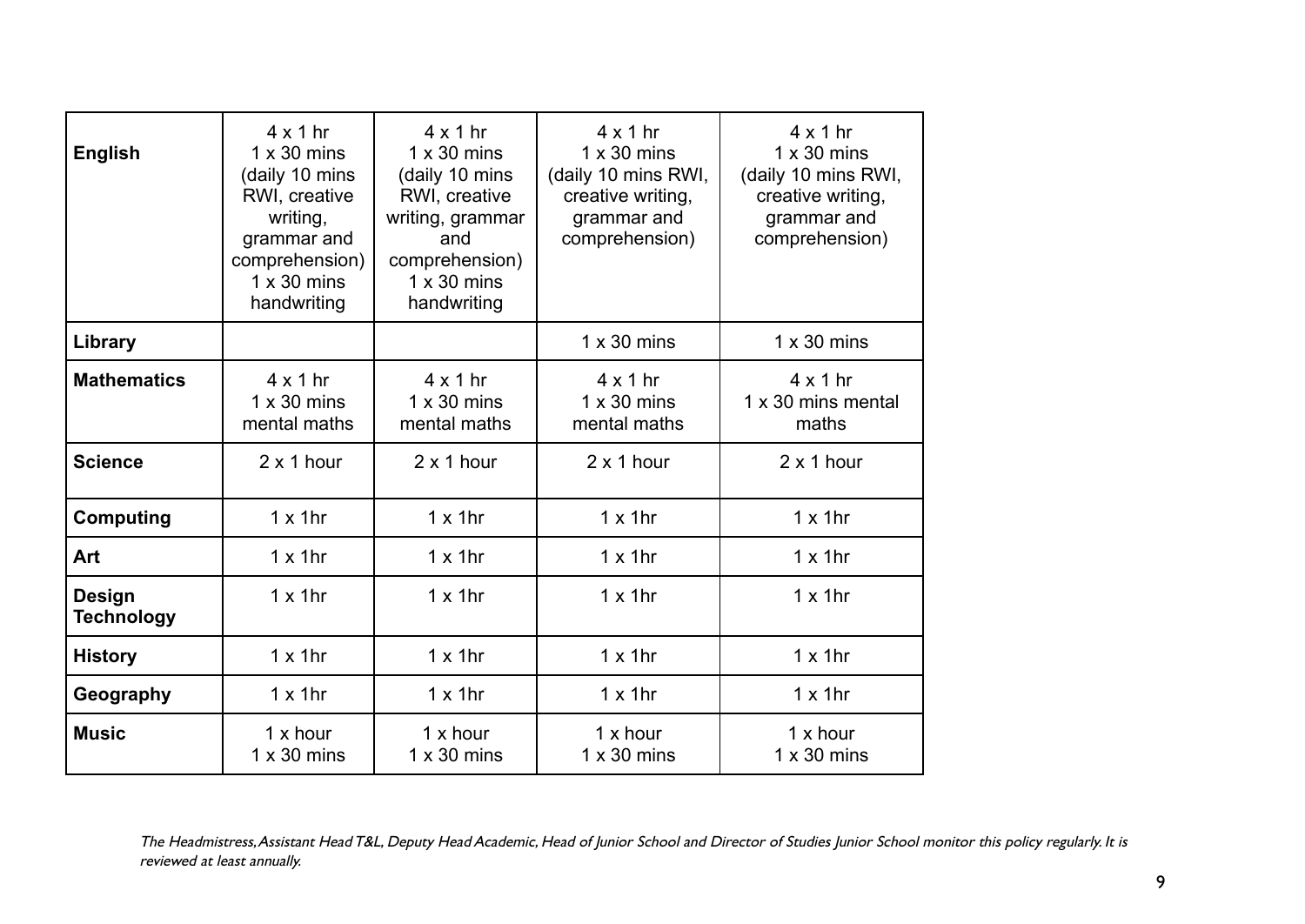| <b>PE</b>            | $2 \times 1$ hour                                                                                                                   | $2 \times 1$ hour                                                                                                                                  | $1 \times 2$ hour<br>$1 \times 1$ hour                                                                                                             | $1 \times 2$ hour<br>$1 \times 1$ hour                                                                                                             |
|----------------------|-------------------------------------------------------------------------------------------------------------------------------------|----------------------------------------------------------------------------------------------------------------------------------------------------|----------------------------------------------------------------------------------------------------------------------------------------------------|----------------------------------------------------------------------------------------------------------------------------------------------------|
| <b>RE</b>            | $1 \times 30$ mins                                                                                                                  | $1 \times 30$ mins                                                                                                                                 | $1 \times 30$ mins                                                                                                                                 | $1 \times 30$ mins                                                                                                                                 |
| <b>PSHE</b>          | $1 \times 30$ mins                                                                                                                  | $1 \times 30$ mins                                                                                                                                 | $1 \times 1$ hr                                                                                                                                    | $1 \times 1$ hr                                                                                                                                    |
| <b>Spanish</b>       | $1 \times 1$ hr                                                                                                                     | $1 \times 1$ hr                                                                                                                                    | $1 \times 1$ hr                                                                                                                                    | $1 \times 1$ hr                                                                                                                                    |
| <b>French</b>        | $1 \times 30$ mins                                                                                                                  | $1 \times 30$ mins                                                                                                                                 | $1 \times 30$ mins                                                                                                                                 | $1 \times 30$ mins                                                                                                                                 |
| <b>Drama</b>         | $1 \times 1$ hr                                                                                                                     | $1 \times 1$ hr                                                                                                                                    | $1 \times 1$ hr                                                                                                                                    | $1 \times 1$ hr                                                                                                                                    |
| <b>Forest School</b> | $1x$ hour 30<br>mins                                                                                                                | 1 x hour 30 mins                                                                                                                                   |                                                                                                                                                    |                                                                                                                                                    |
| <b>Additional</b>    | Mon Assembly:<br>30mins                                                                                                             | Mon Assembly:<br>30mins                                                                                                                            | Mon Assembly:<br>30mins                                                                                                                            | Mon Assembly:<br>30mins                                                                                                                            |
|                      | <b>Tues</b><br>Form time /<br>P4C:<br>30 mins<br>Wed P4C/Class<br>Assembly:<br>30 mins<br><b>Thurs</b><br>Hymn Practice:<br>30 mins | <b>Tues</b><br>Form time / P4C:<br>30 mins<br>Wed P4C/Class<br>Assembly:<br>30 mins<br><b>Thurs</b><br>Hymn Practice:<br>30 mins<br>Fri DIRT Time: | <b>Tues</b><br>Form time / P4C:<br>30 mins<br>Wed P4C/Class<br>Assembly:<br>30 mins<br><b>Thurs</b><br>Hymn Practice:<br>30 mins<br>Fri DIRT Time: | <b>Tues</b><br>Form time / P4C:<br>30 mins<br>Wed P4C/Class<br>Assembly:<br>30 mins<br><b>Thurs</b><br>Hymn Practice:<br>30 mins<br>Fri DIRT Time: |
|                      | Fri DIRT Time:                                                                                                                      |                                                                                                                                                    |                                                                                                                                                    |                                                                                                                                                    |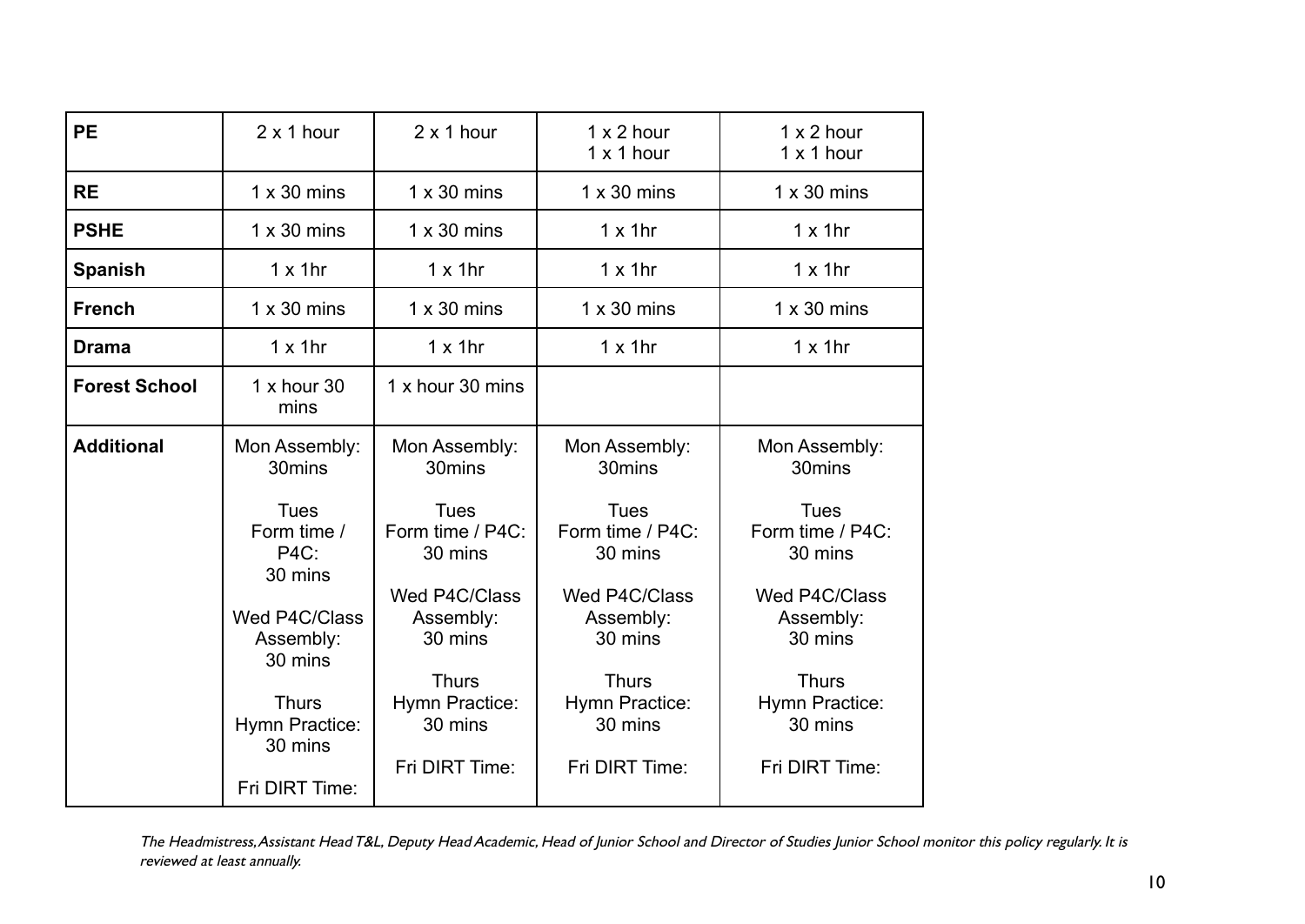| 15 mins near |        |     | 15 mins near end   15 mins near end of   15 mins near end of |
|--------------|--------|-----|--------------------------------------------------------------|
| end of day   | of day | day | dav                                                          |

# **Key Stage Three Curriculum**

| Year           | Subject                | Number of<br>periods(s)<br>per week | Year | Subject                | Number<br>οf<br>period(<br>s) per<br>week | Year | Subject                                        | <b>Number</b><br>of<br>period(s)<br>per week |
|----------------|------------------------|-------------------------------------|------|------------------------|-------------------------------------------|------|------------------------------------------------|----------------------------------------------|
| $\overline{7}$ | English                | $\overline{\mathcal{A}}$            | 8    | English                | 4                                         | 9    | English                                        | 3                                            |
|                | Mathemati<br><b>CS</b> | $\overline{\mathbf{4}}$             |      | Mathemati<br><b>CS</b> | $\overline{4}$                            |      | Mathemat<br>ics                                | 4                                            |
|                | Science                | $\overline{4}$                      |      | Science                | $\overline{4}$                            |      | Science -<br>taught as<br>separate<br>subjects | $6\phantom{1}$                               |
|                | Spanish                | 3                                   |      | Spanish                | 3                                         |      | Spanish                                        | 2                                            |
|                |                        |                                     |      | 2 <sup>nd</sup> MFL    | $\overline{2}$                            |      | 2 <sup>nd</sup> MFL                            | $\overline{2}$                               |
|                | Computin<br>g          | 1                                   |      | Computing              | 1                                         |      | Computin<br>$\mathsf{g}$                       | 1                                            |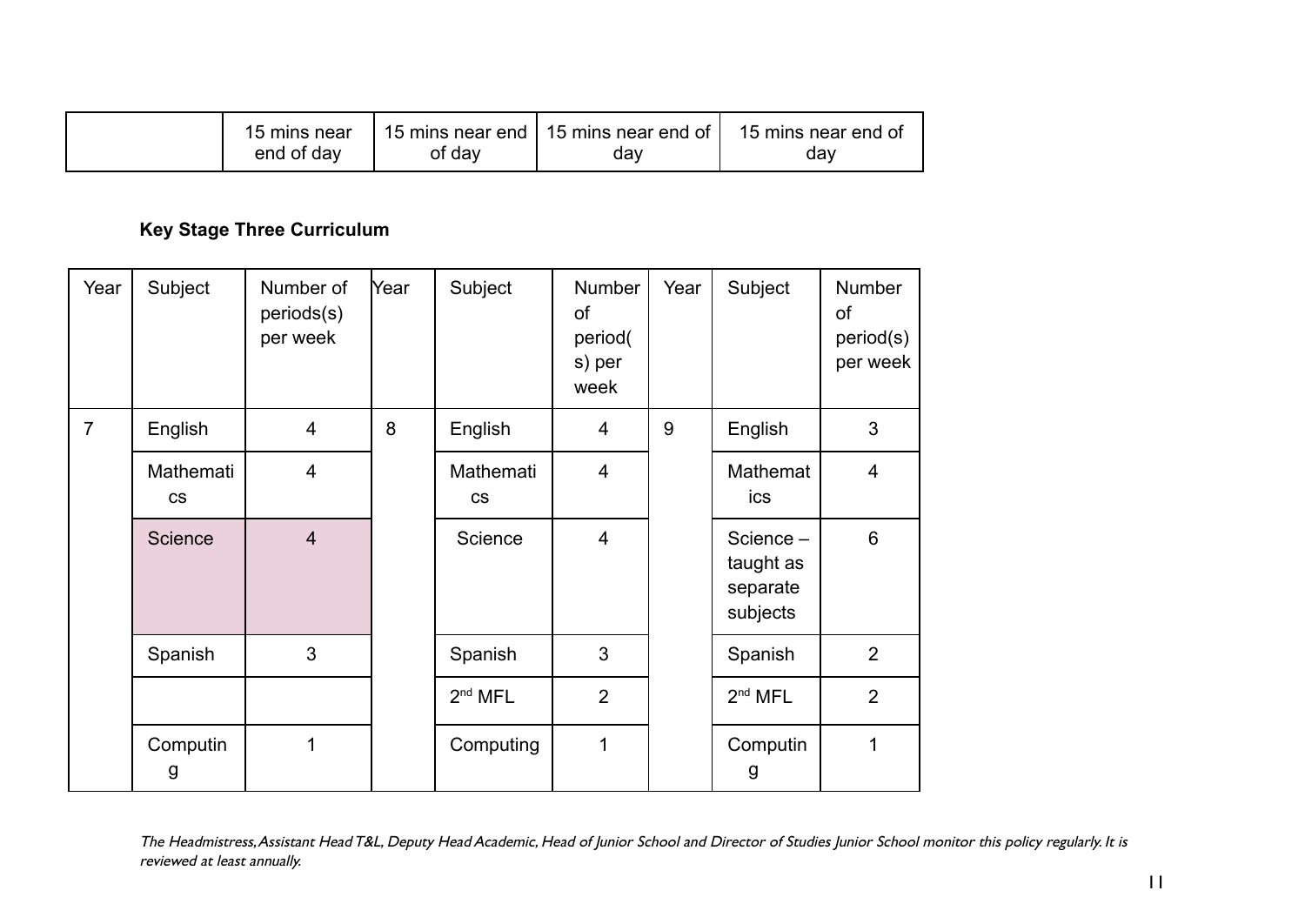| <b>Music</b>    | $\mathbf{1}$   | <b>Music</b> | $\mathbf{1}$   | Music         | $\mathbf{1}$   |
|-----------------|----------------|--------------|----------------|---------------|----------------|
| Latin           | $\overline{2}$ | Latin        | $\overline{2}$ | Latin         | $\overline{2}$ |
| <b>PE</b>       | $\overline{3}$ | <b>PE</b>    | $\overline{3}$ | <b>PE</b>     | $\mathfrak{S}$ |
| Geograph<br>y   | $\overline{2}$ | Geography    | $\overline{2}$ | Geograph<br>y | $\overline{2}$ |
| History         | 2              | History      | 2              | History       | 2              |
| <b>RE</b>       | $\overline{1}$ | <b>RE</b>    | $\mathbf{1}$   | <b>RE</b>     | $\mathbf{1}$   |
| Drama           | 1              | Drama        | 1              | Drama         | 1              |
| Art             | $\overline{2}$ | Art          | $\overline{2}$ | Art           | 2              |
| <b>PSHE</b>     | 1              | <b>PSHE</b>  | $\mathbf 1$    | <b>PSHE</b>   | $\mathbf 1$    |
| 7II<br>Carousel | 1              |              |                |               |                |
| Philosoph<br>у  | 1              |              |                |               |                |

**Year 7:**

● Ellery Programme introduced: an academically stretching (after school) course covering material beyond the Year 7 Curriculum (Archaeology, Investigating Sports Performance, Global Climate Justice, Language, Countries and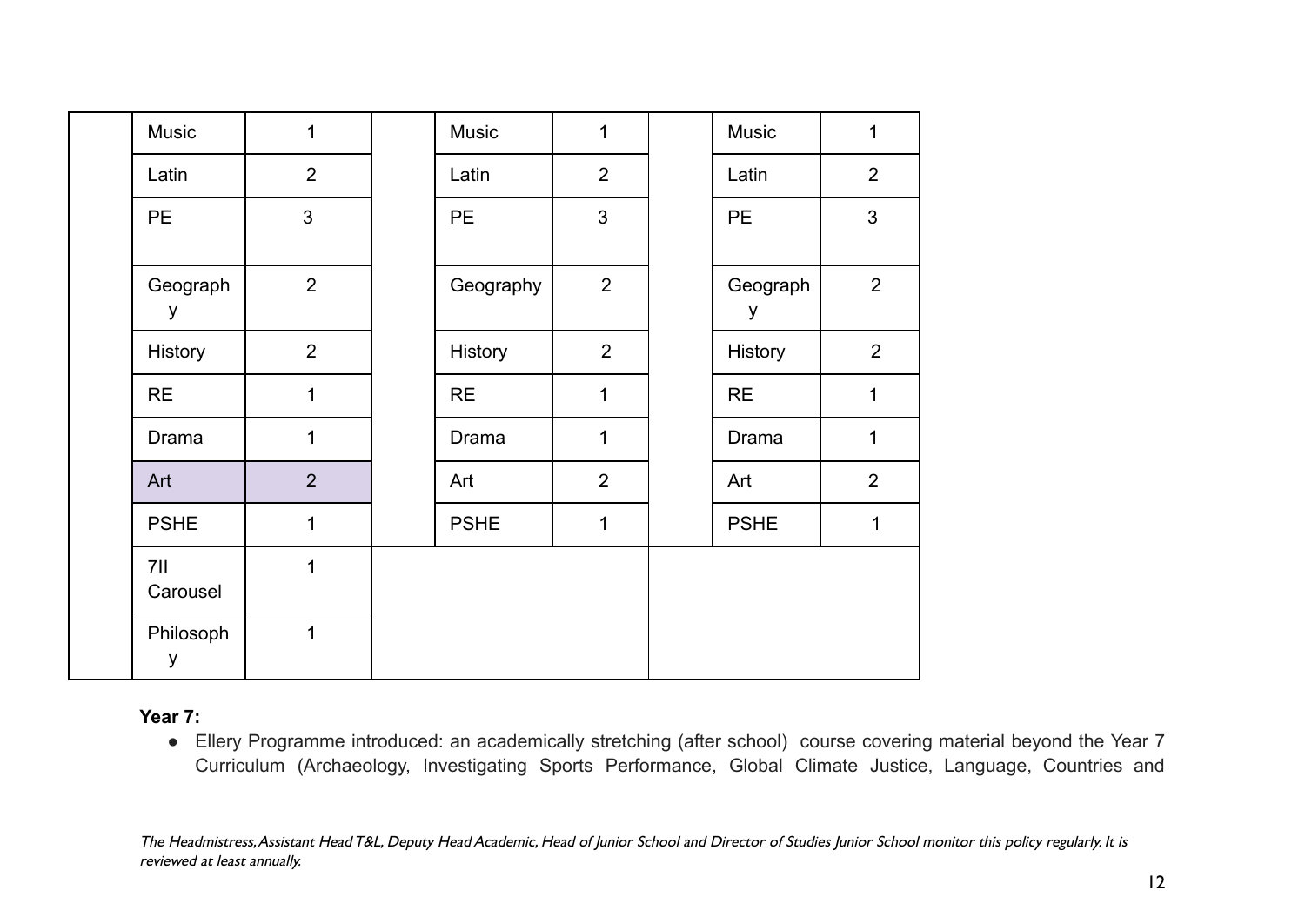Culture, Modular Arithmetic, History of Feminism, Art History, Religious Experience, Linguistics, Problem Solving, The Art of Storytelling and Rewilding and biodiversity)

# **Key Stage Four Curriculum**

| Year | <b>Subject</b>                                                                  | Number of   Year<br>period(s)<br>per week |    | <b>Subject</b>                                                                         | <b>Number</b><br>Οf<br>period(s)<br>per week |
|------|---------------------------------------------------------------------------------|-------------------------------------------|----|----------------------------------------------------------------------------------------|----------------------------------------------|
| 10   | English                                                                         | $\overline{4}$                            | 11 | English                                                                                | 5                                            |
|      | <b>Mathematics</b>                                                              | $\overline{4}$                            |    | <b>Mathematics</b>                                                                     | 4                                            |
|      | Science $-$ taught as<br>separate subjects                                      | 9                                         |    | Science – taught<br>as<br>separate subjects                                            | 9                                            |
|      | MFL Option: Spanish,<br>French & German                                         | 3                                         |    | MFL Option: French,<br>Spanish & German                                                | 3                                            |
|      | Option Block 1: Art,<br>Drama, RS, Geography,<br>& History (& Private<br>Study) | 3                                         |    | Option Block 1: Art, RS<br>Geography, Spanish,<br>Latin & History (&<br>Private Study) | 3                                            |
|      | Option Block 2: PE, Art,<br>Classical Civilisation,<br>Geography, RS, History   | 3                                         |    | Option Block 2: Art,<br>Classical Civilisation,<br>History,<br>Latin,                  | 3                                            |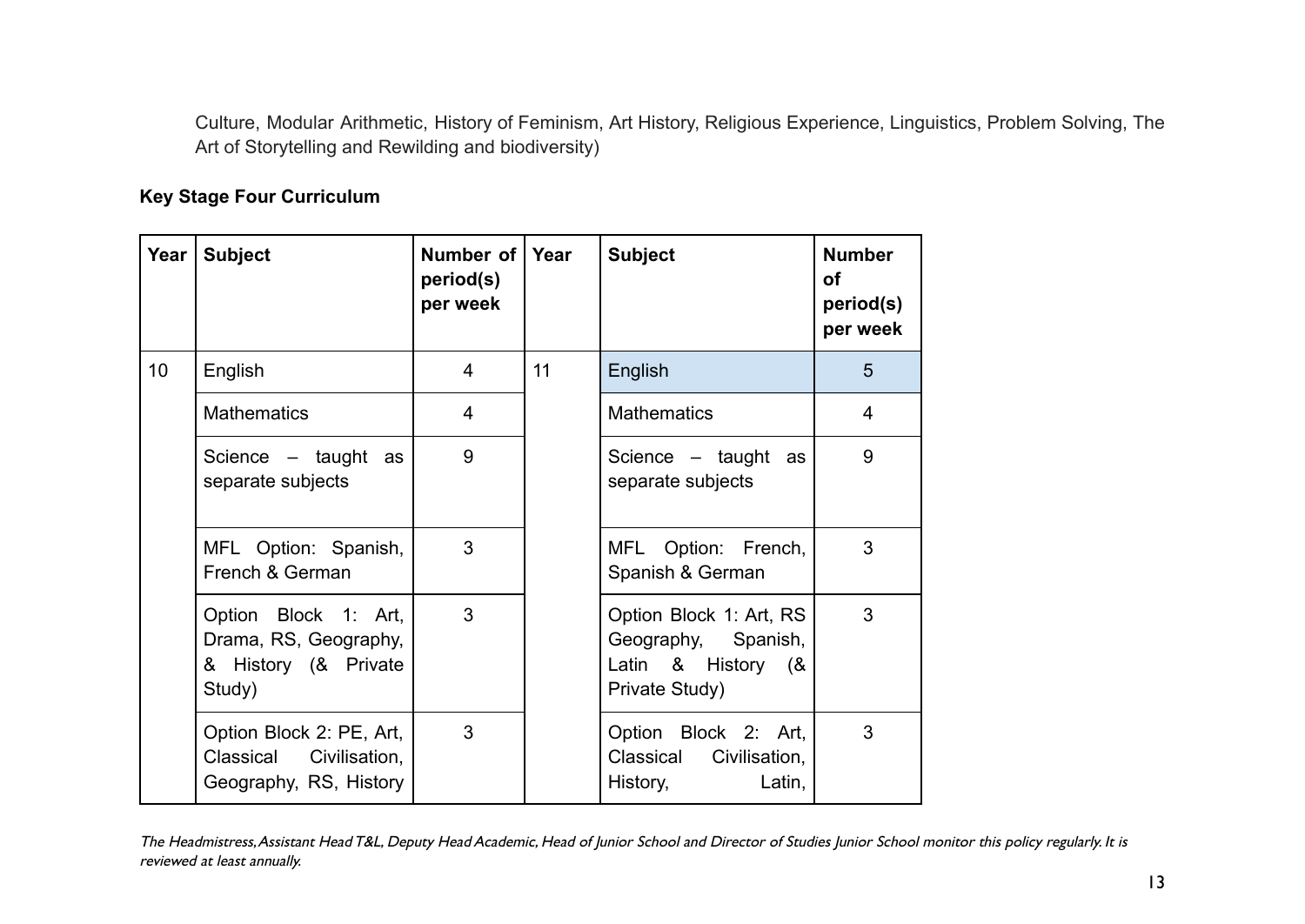| & Music (& Private<br>Study)                                                                                |                 | Geography, & Music (&<br>Private Study)                                                       |                 |
|-------------------------------------------------------------------------------------------------------------|-----------------|-----------------------------------------------------------------------------------------------|-----------------|
| Option Block 3:<br>Spanish, Computing,<br>Art, Drama, Classical<br>Civilisation & History<br>Private Study) | 3               | Option Block 3:<br>Computing, Art, Drama,<br>Geography, History &<br>Latin, (& Private Study) | 3               |
| <b>PE</b>                                                                                                   | $\overline{2}$  | <b>PE</b>                                                                                     | $\overline{2}$  |
| <b>Enrichment Carousel</b>                                                                                  | 1               | <b>PSHE</b>                                                                                   | 1               |
| <b>PSHE</b>                                                                                                 | 1 single        | <b>Ancient Greek</b>                                                                          | After<br>School |
| <b>Ancient Greek</b>                                                                                        | After<br>School | <b>Further Mathematics</b>                                                                    | After<br>School |
| <b>Further Mathematics</b>                                                                                  | After<br>School |                                                                                               |                 |

# **Year 10:**

- Spanish now appears as an MFL option and a free standing option subject and currently there are 4 classes of Spanish, two French classes and one German class
- Introduction of PE GCSE
- History continues to be the most popular GCSE option (students), followed by Geography ( students) and Art ()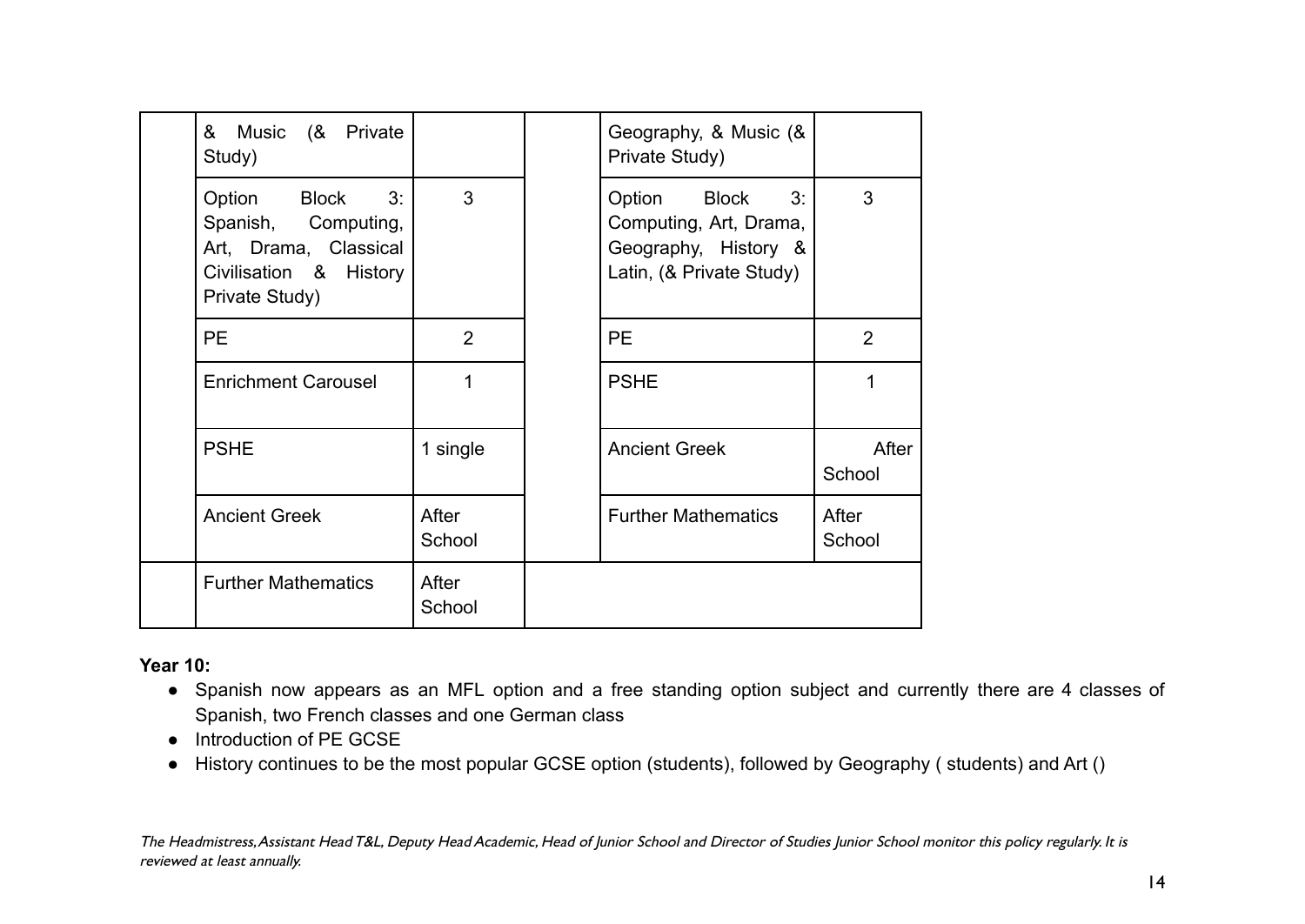- students selected to have private study on their timetables (in lieu of an optional subject) when making their GCSE Option choices (in January of Year 9)
- The Year 10 enrichment course covers:Practical Study Skills and Revision, Academic Skills, Understanding political cartoons, Prejudice and Discrimination Issues, Beginning and end of life issues- Abortion and Assisted Suicide and Understanding the psychology of human memory in order to improve yours.

#### **Year 11:**

- To facilitate an additional English Literature / Language lesson the enrichment lesson was removed from the timetable
- Two French sets (offered as the MFL and free standing option subject), three Spanish sets and one German class
- 13 students selected to take two GCSE optional subjects
- Due to ill health, personal well being and or finding it too challenging and overwhelming to continue with a full timetable, three students have dropped Biology and 11 students have been withdrawn from Physics GCSE
- First entry of Further Mathematics IGCSE (numbers to be confirmed)

# **Key Stage Five Curriculum**

| Year | Subject | Number of Year<br>period(s)<br>per week |  | Subject | Number<br>period(s)<br>per week | of |
|------|---------|-----------------------------------------|--|---------|---------------------------------|----|
|------|---------|-----------------------------------------|--|---------|---------------------------------|----|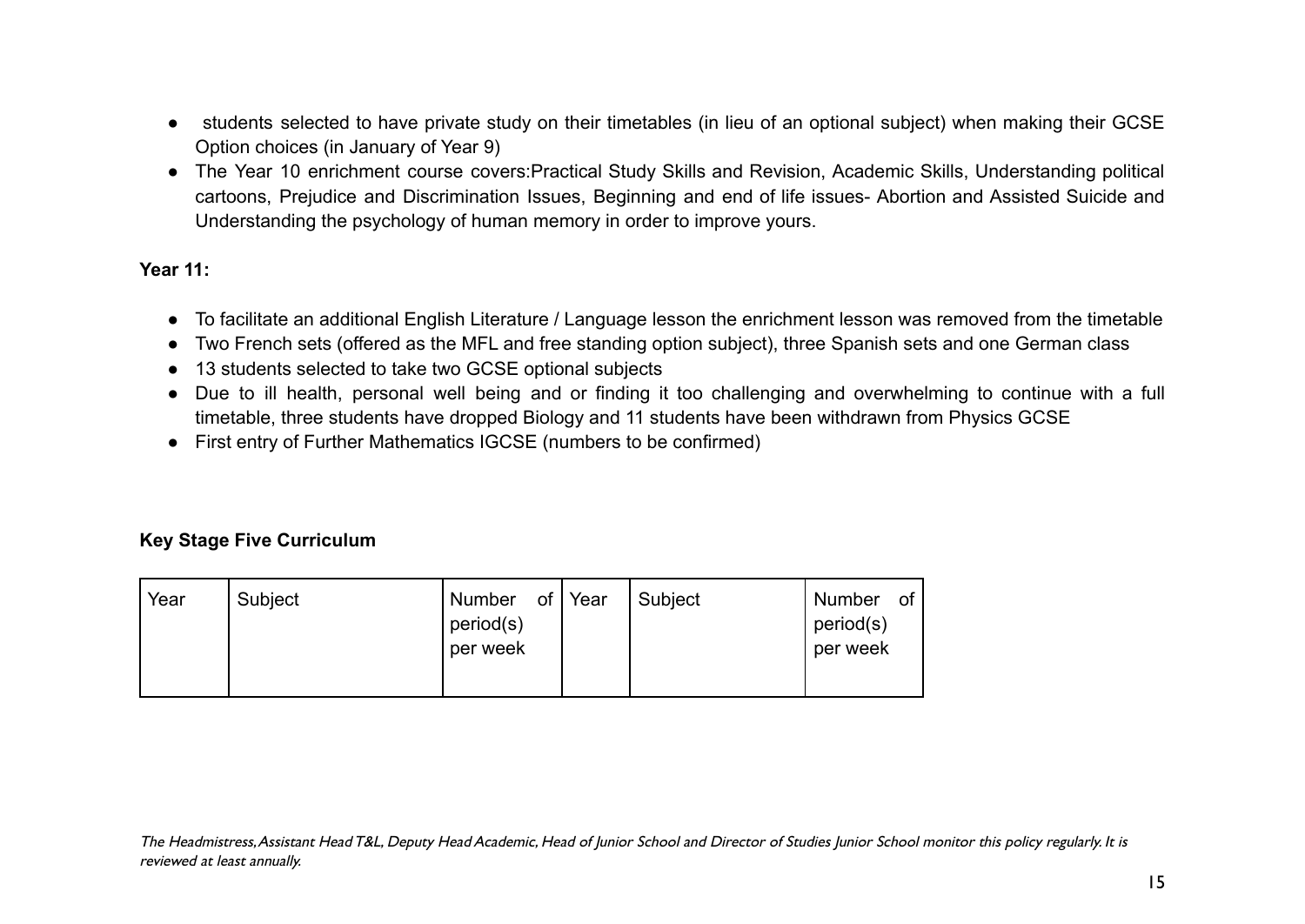| 12 | Option Block 1: Maths,<br>Further Maths, French,<br>Biology,<br>Chemistry,<br>Politics, Music, Drama,<br>Economics and AS<br>Greek(& Private Study)                         | $\overline{7}$ | 13 | Option Block 1:<br>History, English Lit,<br>Geography,<br>Psychology, Music,<br>Mathematics (x3)<br>Further<br>&<br><b>Mathematics</b><br>(8)<br>Private Study)  | $\overline{7}$ |
|----|-----------------------------------------------------------------------------------------------------------------------------------------------------------------------------|----------------|----|------------------------------------------------------------------------------------------------------------------------------------------------------------------|----------------|
|    | Option Block 2: English<br>Literature, Maths (x2<br>Classical<br>sets),<br>Civilisation,<br>Psychology, Art<br>&<br><b>Further</b><br><b>Maths</b><br>(8)<br>Private Study) | $\overline{7}$ |    | Option Block<br>2:<br>Physics,<br>French,<br>Latin, Chemistry,<br>Biology,<br>Geography,<br>History,<br>&<br>Art<br>Politics (& Private<br>Study)                | $\overline{7}$ |
|    | Option Block 3: Theatre<br>Studies,<br>History,<br>Economics,<br>Biology,<br>Further Mathematics,<br>Classical Civilisation, &<br>Art (& Private Study)                     | $\overline{7}$ |    | Option Block 3:<br>Theatre<br>Studies,<br>History,<br>Biology,<br>Economics,<br>Further<br>Mathematics,<br>Classical<br>Civilisation, & Art<br>(& Private Study) | $\overline{7}$ |